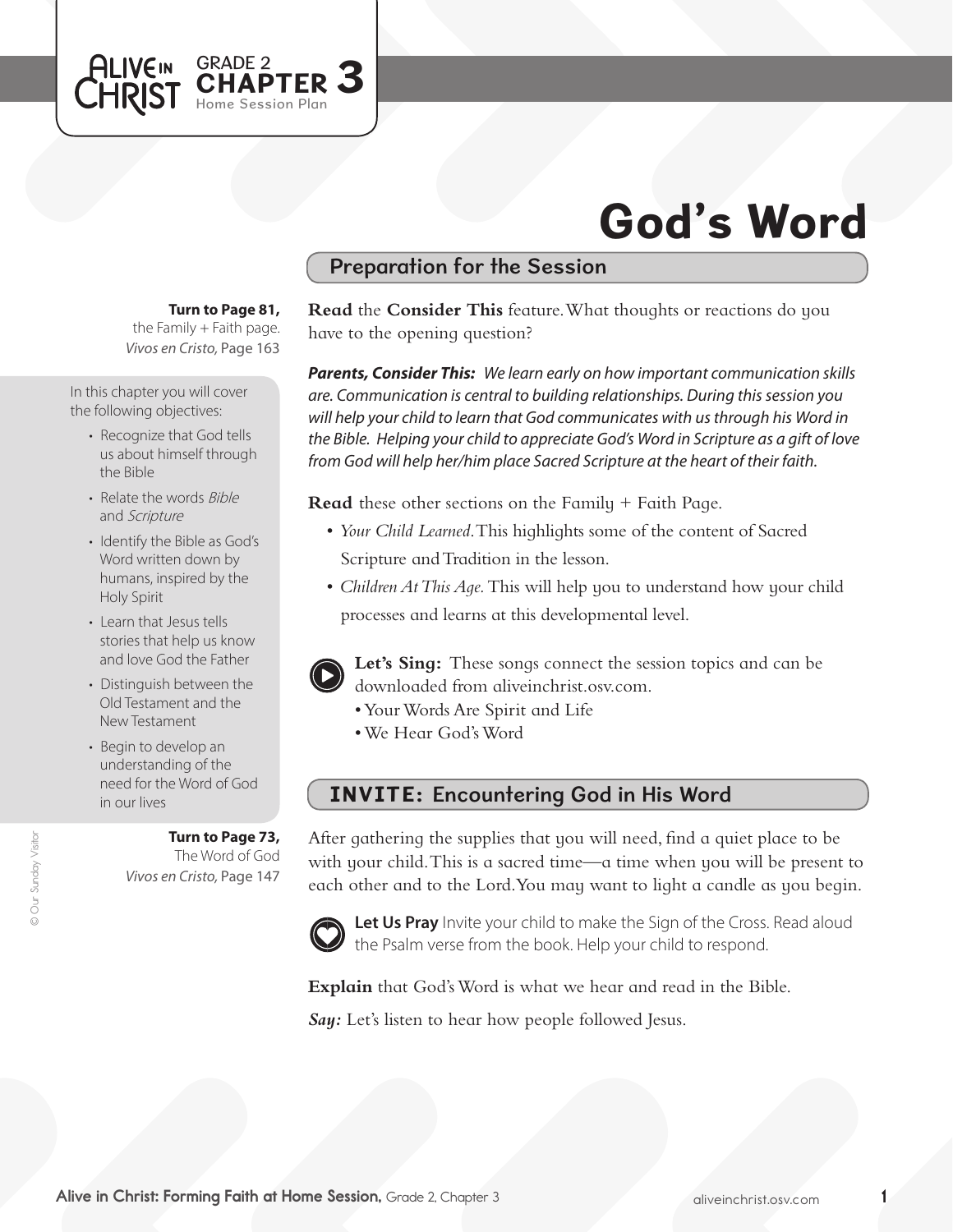**Guide** your child through the Preparing for God's Word Ritual you learned in the Introduction Session or play Track 1 of the Songs of Scripture CD.

- Proclaim God's Word in the Parchment Paper box on the page.
- Maintain several moments of silence.
- Ask: What did you hear God say to you today?

Now, look at the *What Do You Wonder?* box.

*Say:* Jesus spoke to the people that were around him and told them how to live. Jesus speaks to us; we only need to listen and to follow.

**Show** your child a Bible that is in your home, or plan to shop for one. Ask your child if God speaks to us in hisWord, how should we treat this book? Where should we put it in our home to remind us that God is the center of our family?

## DISCOVER: Learning God's Truth

**Read** aloud "Learning About God."

**Direct** your child to look at the picture of Noah and the ark.



**Proclaim** the Scripture story.

• Ask your child to recall a promise that they have made to you. Did they keep the promise? Share a promise that you made with her/him. Discuss God's promise to Noah.

• Ask what was the sign of God's promise? (A rainbow)



**Have** your child do the gold-star activity.

*Parents, Consider This: Research tells us that your child will understand how*  God loves him/her by the way you do. In other words, children often put their *parents face on the face of God. Your child will watch the way that you forgive, the way that you show compassion, how you keep your promises, and connect that to God. No wonder the Church calls you the first teacher of faith.*

**Turn to Page 75,**  The Bible *Vivos en Cristo,* Page 151

**Turn to Page 74,** Learning About God

*Vivos en Cristo,* Page 149

**Read** the first paragraph to your child. Have them find the word **Bible** in the Catholic Faith Words box. Ask him/her to read the definition and then spell the word, Bible.

**Read** the second paragraph. Return to the Catholic Faith Words box and review the definition for **Old Testament**.